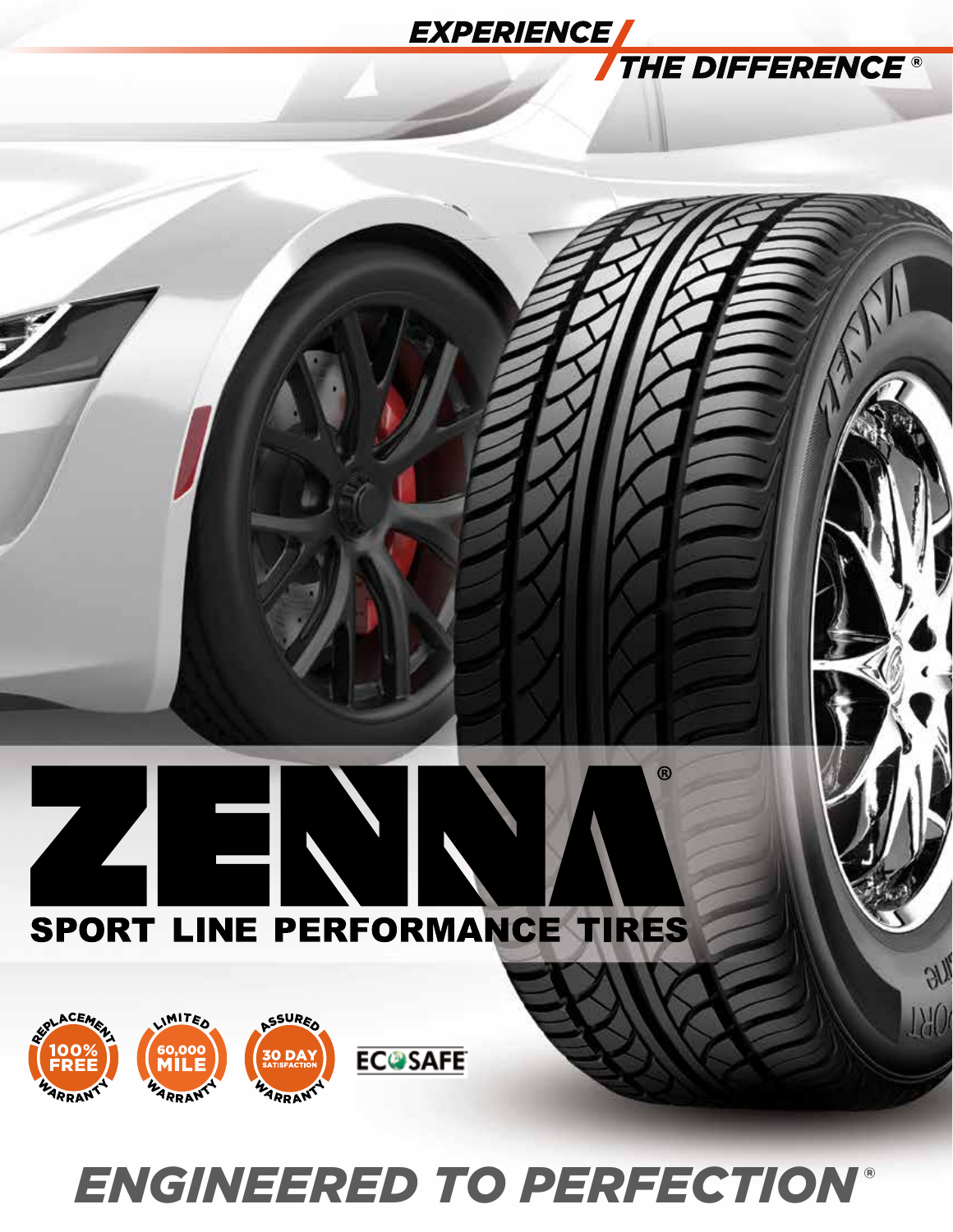| <b>Tire Size</b> | <b>Load Index</b><br>(S/D) | <b>Speed</b><br><b>Symbol</b> | <b>Outside Diameter</b><br>(IN) | <b>Section Width</b><br>(IN) | <b>Load Capacity</b><br><b>LBS</b> |
|------------------|----------------------------|-------------------------------|---------------------------------|------------------------------|------------------------------------|
| 175/70R13        | 82                         | T                             | 22.7                            | 7.0                          | 1047                               |
| 175/65R14        | 82                         | T                             | 23.0                            | 7.0                          | 1047                               |
| 185/65R14        | 86                         | T                             | 23.5                            | 7.4                          | 1168                               |
| 185/70R14        | 88                         | $\sf T$                       | 24.3                            | 7.4                          | 1235                               |
| 195/70R14        | 91                         | T                             | 24.8                            | 7.9                          | 1356                               |
| 185/60R15        | 84                         | H                             | 23.7                            | 7.4                          | 1102                               |
| 185/65R15        | 88                         | H                             | 24.4                            | 7.4                          | 1235                               |
| 195/60R15        | 88                         | H                             | 24.2                            | 7.9                          | 1235                               |
| 195/65R15        | 91                         | H                             | 25.0                            | 7.9                          | 1356                               |
| 205/60R15        | 91                         | H                             | 24.7                            | 8.2                          | 1356                               |
| 205/65R15        | 94                         | H                             | 25.5                            | 8.2                          | 1477                               |
| 215/70R15        | 98                         | H                             | 26.9                            | 8.7                          | 1653                               |
| 205/55ZR16       | 91                         | W                             | 24.9                            | 8.4                          | 1356                               |
| 205/60R16        | 92                         | H                             | 25.7                            | 8.2                          | 1389                               |
| 205/65R16        | 95                         | H                             | 26.5                            | 8.2                          | 1521                               |
| 215/55ZR16       | 93                         | W                             | 25.3                            | 8.9                          | 1433                               |
| 215/60R16        | 95                         | H                             | 26.1                            | 8.7                          | 1521                               |
| 215/65R16        | 98                         | H                             | 27.0                            | 8.7                          | 1653                               |
| 225/60R16        | 98                         | H                             | 26.6                            | 9.0                          | 1653                               |
| 205/50ZR17 XL    | 93                         | W                             | 25.1                            | 8.4                          | 1433                               |
| 215/45ZR17 XL    | 91                         | W                             | 24.7                            | 8.4                          | 1356                               |
| 215/50R17 XL     | 95                         | V                             | 25.5                            | 8.9                          | 1521                               |
| 215/55ZR17 XL    | 98                         | W                             | 26.3                            | 8.9                          | 1653                               |
| 225/45ZR17 XL    | 94                         | W                             | 25.0                            | 8.9                          | 1477                               |
| 225/50ZR17 XL    | 98                         | W                             | 25.9                            | 9.2                          | 1653                               |
| 225/55R17 XL     | 101                        | V                             | 26.8                            | 9.2                          | 1819                               |
| 225/60R17        | 99                         | H                             | 27.6                            | 9.1                          | 1709                               |
| 225/65R17        | 102                        | H                             | 28.5                            | 9.1                          | 1874                               |
| 235/45ZR17 XL    | 97                         | W                             | 25.4                            | 9.3                          | 1609                               |
| 235/50ZR17       | 96                         | W                             | 26.3                            | 9.7                          | 1565                               |
| 235/55R17 XL     | 103                        | V                             | 27.2                            | 9.7                          | 1929                               |
| 235/65R17 XL     | 108                        | V                             | 29.1                            | 9.4                          | 2205                               |
| 245/40ZR17 XL    | 95                         | W                             | 24.7                            | 9.8                          | 1521                               |
| 225/40ZR18 XL    | 92                         | W                             | 25.1                            | 9.1                          | 1389                               |
| 225/45ZR18 XL    | 95                         | W                             | 25.9                            | 8.9                          | 1521                               |
| 225/50ZR18 SL    | 95                         | W                             | 26.9                            | 9.2                          | 1521                               |
| 235/40ZR18 XL    | 95                         | W                             | 25.4                            | 9.5                          | 1521                               |
| 235/45ZR18 XL    | 98                         | W                             | 26.3                            | 9.3                          | 1653                               |
| 235/50ZR18 XL    | 101                        | W                             | 27.3                            | 9.7                          | 1819                               |
| 235/55ZR18 XL    | 104                        | W                             | 28.2                            | 9.7                          | 1984                               |
| 245/40ZR18 XL    | 97                         | W                             | 25.7                            | 9.8                          | 1609                               |
| 245/45ZR18 XL    | 100                        | W                             | 26.7                            | 9.6                          | 1764                               |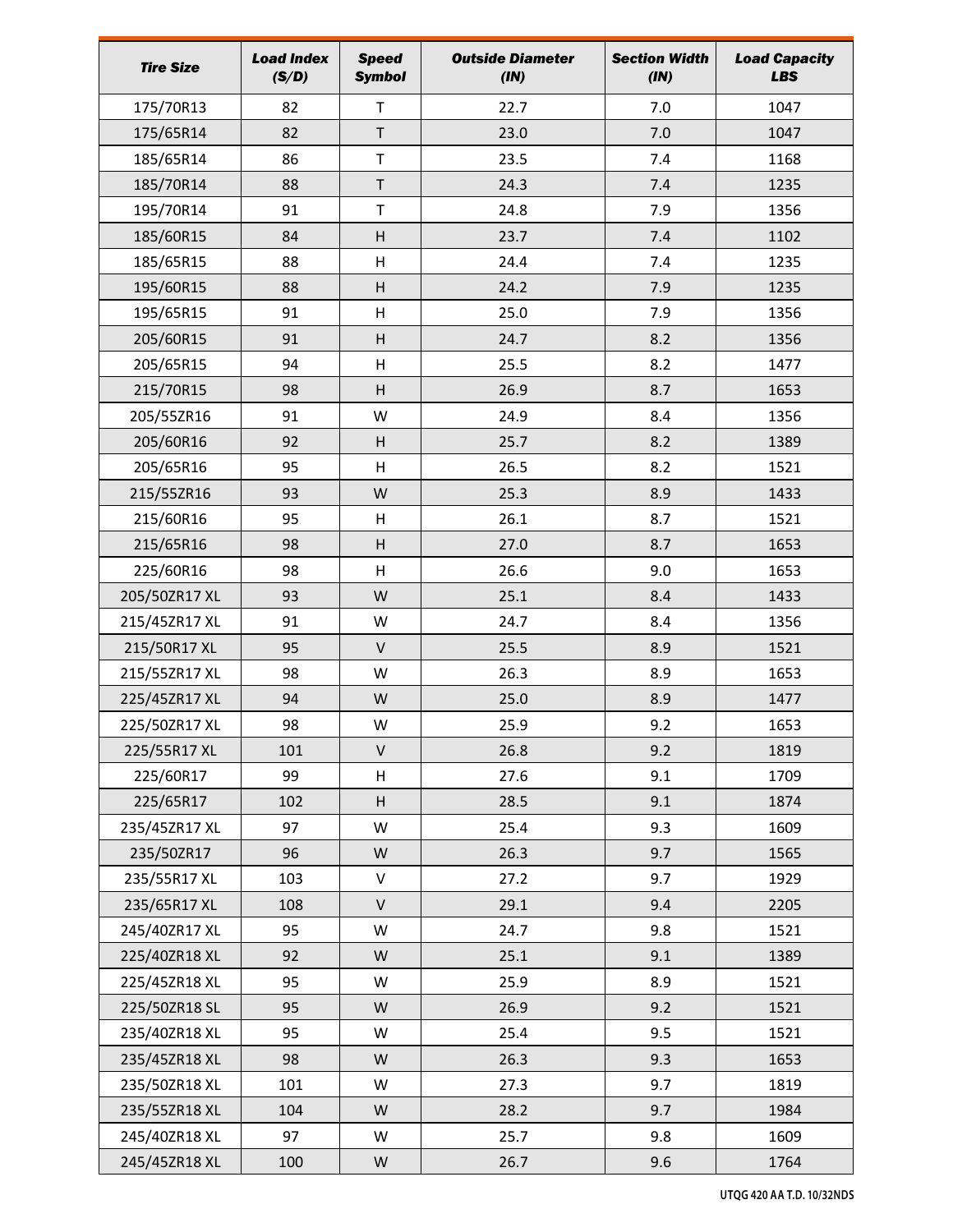

- Outstanding Ride Control: Tread designed for stability with a large contact patch
- Noise treated tread design for an exceptionally quiet ride
- All season design and M&S rated for all driving conditions
- Exceptional wet and dry performance in all weather conditions

# **QUALITY SPEAKS FOR ITSELF®**